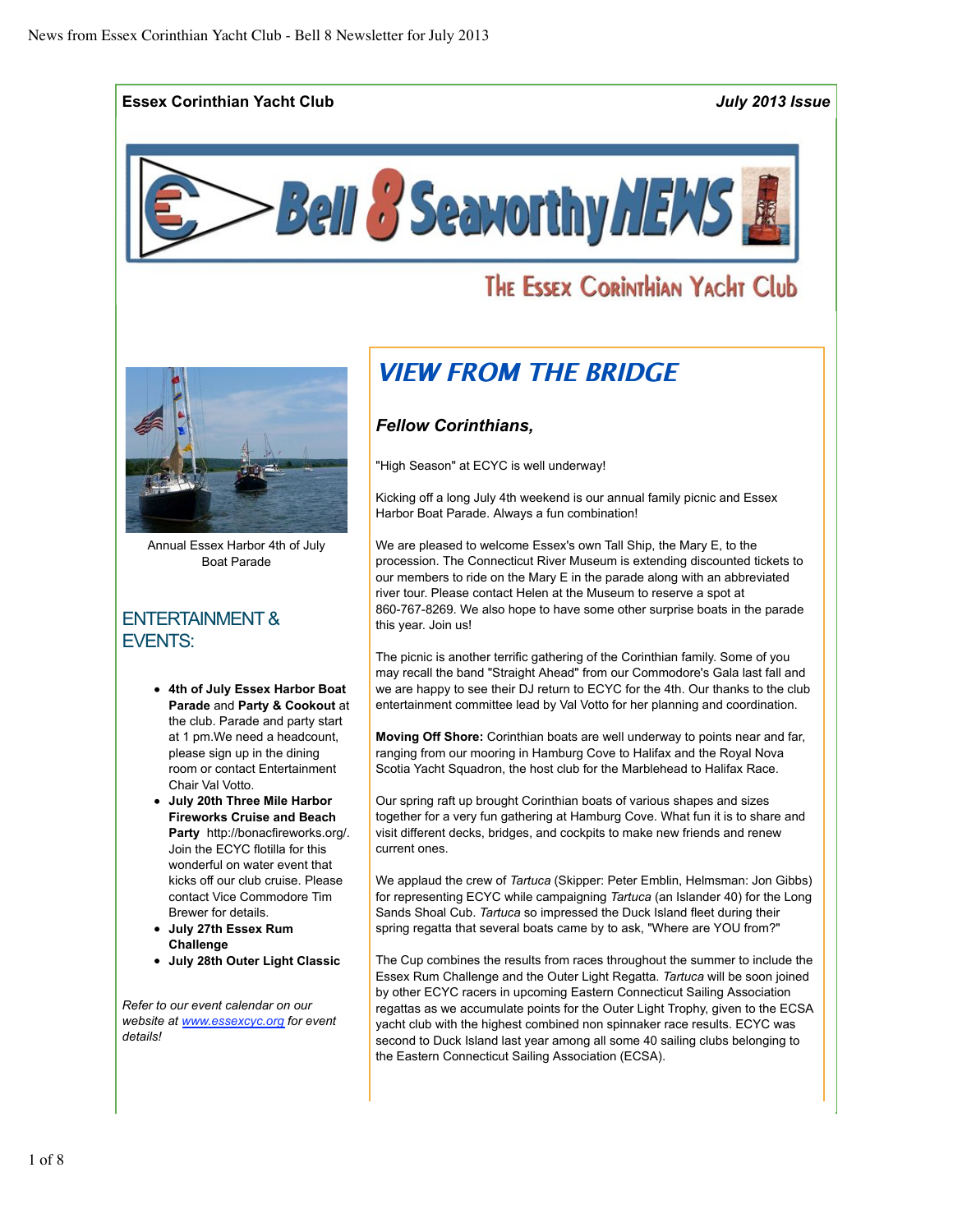

## OFF SHORE NEWS & EVENTS:

### *PHRF Fun Racing with ECYC Update:*

Our first ECYC/EYC PHRF "Round the Buoy Race" was held on Sunday, June 23rd. Eight boats started in a dying southerly, while the "super moon" ebb was beginning to build. Three boats managed to reach escape velocity and/or set anchors to wait for a sea breeze and eventually finished the race. EYC's Ron Levine and Frank Flores were first and second respectively, while ECYC's Peter Emblin (with Jon Gibbs and crew) were 3rd in *Tartuca*. Many thanks to Andy Roussel in *Annie B II* for handling finishing line responsibilities for the race. With thanks to Deb Wallis, Jean Brewer and Earl Fowler, crews enjoyed a great post-race BBQ on the Brewer Dauntless Dock.

The next race is set for Sunday, July 14th with first warning at 1200. Eric and Donna Altomare have volunteered to handle the finish line responsibilities, and ECYC will host the post-race BBQ. Contact Tim Brewer if you plan to race your boat or would like to crew on a boat.

#### *3 Mile Harbor Raft Up and Club Cruise:*

Our ECYC Club Cruise this year will kick-off on Saturday morning, July 20th with an informal Club Race from Saybrook Point to 3 Mile Harbor (Sammy's Beach party in the afternoon, fireworks at 9 PM). We will coordinate beach party activities with our own Deborah Rie (johnrie@sbcglobal.net), who is coordinating the event for the Baldwin Yacht Club. Please contact Deb if you have a party idea. Look for a sign-up sheet in the clubhouse.

On Sunday July 21st the Cruise will head for Block Island and on from BI to Newport and Cuttyhunk, returning to

**Moving REALLY off shore**, I am excited to be joining ECYC members Jim Francis and George Van Drasek as part of the crew of Bluebird (ECYC Skipper Harry Bird) for this year's Marblehead to Halifax Race. Harry is a veteran blue water sailor and racer with multiple trips to the podium for the Bermuda and Halifax races under his belt. See the tracking link below to follow our progress in real time. The Race starts Sunday, July 7th.

**Upcoming On-Water Events:** July provides many opportunities for off shore cruising and racing including two club favorites: The 3 Mile Harbor Fireworks Cruise and the Essex Rum Challenge. Please see Vice Commodore Tim Brewer's update for details.

**On Shore:** Our galley hosted another spectacular Father's Day American BBQ Sunday night dinner. Sunday dinners are becoming an increasingly popular event at the club. Please see the note below on Galley Tips for recommendations on reducing service times.

**We are AIR CONDITIONED!** With thanks to House Chair, Chuck Grusse, our dining room is now air conditioned with the two window units approved in our 2013 budget. What a difference! Please leave it to Monique &Ed from the Galley, Rear Commodore Steve Rodstrom or Fleet Captain David Dorrance to make any adjustments. If the units are on, all doors and windows must be closed. We appreciate your help.

**Let's Do Lunch!** You may notice visitors from other Yacht Clubs joining us for lunch at the club this summer. To support the Corinthian Café's lunch business, in additional to our normal reciprocal club policy, we have extended to surrounding "galley-less" yacht clubs the opportunity to enjoy lunch at the club this summer. These include Pettipaug, Hamburg Cove, North Cove, Duck Island, Baldwin, the Essex Boat Club, Middlesex, and Pattaconk. In addition to supporting the galley's lunch operation, this program also provides the opportunity to introduce our club to other yacht club members who may be interested in a club like ours to complement the club they currently belong to. Let us know your feedback on this program.

The greatest reason we all enjoy our club is our friendships and fellowship as Corinthians. I know you will extend that spirit in making all visitors to ECYC feel welcome and at home.

**Membership:** Please see Membership Chair Sharon Craig's report below. We were excited to welcome our newest Corinthian Crew members at our new member reception on June 28th. We also specifically ask you to think of at least one friend you feel would be a great addition to the club and propose them this summer. We are very close to our new member goal for the year. Our success is through your careful recommendations, one new member at a time.

**House:** We are pleased to add two past commodore boat pictures to our collection: Jim Nash (1988) and Jim Hanson (1994-95). Our thanks to ECYC member Marilyn Jacobs for her great work framing and labeling them.

You may have noticed we have also started a half model collection by Elaine's office through the inspiration of ECYC member Duncan Syme. What self-respecting yacht club doesn't have a half model collection? Half models of past ECYC commodore and award winning ECYC yachts are sought.

Finally, a major Corinthian kudo to our "Fleet Gardener" Jean DeLia for her continued work beautifying the flower pots in front of the club. Thank you, Jean!

We are all custodians of our club and these are outstanding examples where members have stepped up to make our home on the water better for all.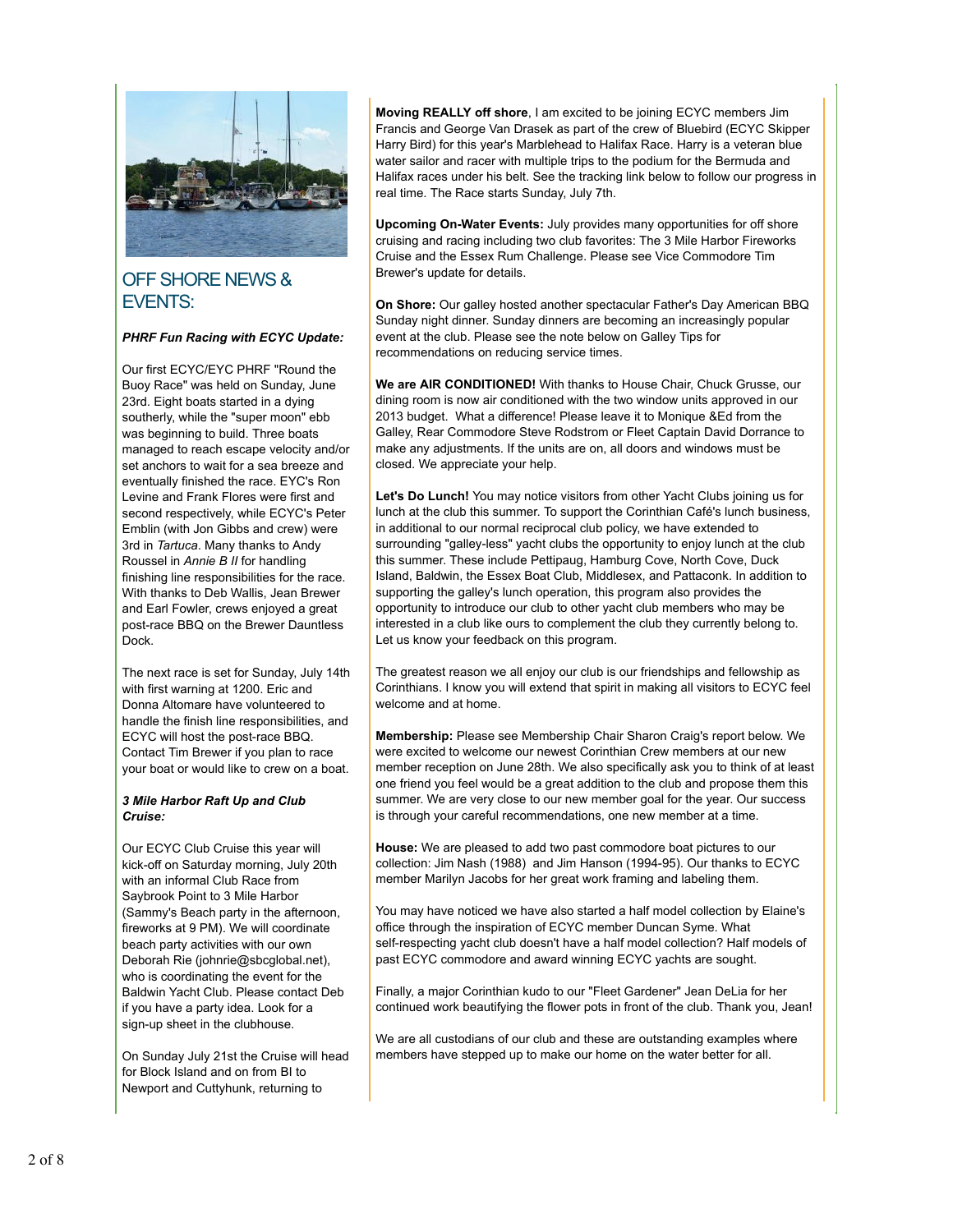Essex via Newport, Watch Hill (and/or Block). For those with more time to cruise, our ECYC Cruise can be linked with the Baldwin YC Cruise, which kicks-off on our return date of July 27th. Contact Tim Brewer if you are interested in joining the cruise.

#### *1st Inaugural Cross Sound Challenge PHRF Race*

Our new racing event this year is scheduled for Saturday, September 21st. With Lew Davidson heading up sponsorship and promotion and the team of Toby Doyle and Chris Morano as overall event coordinators, we are looking forward to a great day of racing. We anticipate that the Mudheads will provide a PRO and assume management of the event on race day so that our members can participate in the racing. David Dorrance, our Fleet Captain has offered *Chelsea Morning* for Committee Boat duties. And - as long as there are no cannon or shot guns fired we anticipate that Sarah will join him aboard ;-).

**Tim Brewer**

Vice Commodore



### COMMITTEE UPDATES

### *House & Grounds Update:*

Air conditioning now exists at the club. Think I'll say that again, AC is now operating at the club. Both very large window units have been installed. Early results during the most recent heat wave are very encouraging. Whereas the present configuration is short of a fully engineered, central climate controlled solution, it brings appreciable relief to the club space, for thousands less in cost. The operation of the AC will be reserved for the very hot and humid summer days, at determination of the galley. When in use, all need to be conscious to keeping windows and doors closed. Enjoy the relief these units will provide.

The heads continued to become fully appointed with electronic soap and towel dispensers now in both ladies and men's. Please check out the club's new web site at www essexcyc.org. Our Facebook page also provides current club updates and has an increasing audience. Become a "fan" to get club updates.

Make it a good month!

### **Terry Stewart**

Commodore Essex Corinthian Yacht Club





## *Galley & Lockers:*

#### **Did You Know?**

You can set up your ECYC charges to be automatically billed to your VISA or MasterCard? A growing number of Corinthians do this and we encourage you to join them. You and the club benefit through a simplified billing and payment process. Plus you get the Reward points if your card offers them! Just let Elaine know you would like to charge your club bill to your credit card and she will take it from there.

*Galley Tip: We know some members have experienced long wait times with the galley, especially on Friday night. The delays are resulting from the galley team getting a large number of menu tickets at the same time. To reduce the bottleneck, we encourage you to submit your tickets as soon as possible when you arrive at the club.*

### **Lockers:**

We have some occupied lockers that we are unable to offer to members as we have no record of the member who is using them. If you have not been billed recently for the locker you are using, please contact Elaine in the office. If we have not heard from you by July 15th, we will open the locker and remove the contents to make the locker available to other members.

# *Grenadines 2014:*

A club cruise to the Grenadines is now forming for the week of February 22nd, 2014. ECYC member Jim Pfeffer is organizing charter boats and crews for an amazing sail to some of the most spectacular cruising grounds in the world.

Please contact Jim to express interest at **jpfeffer@tannenbaumtreasures.com**

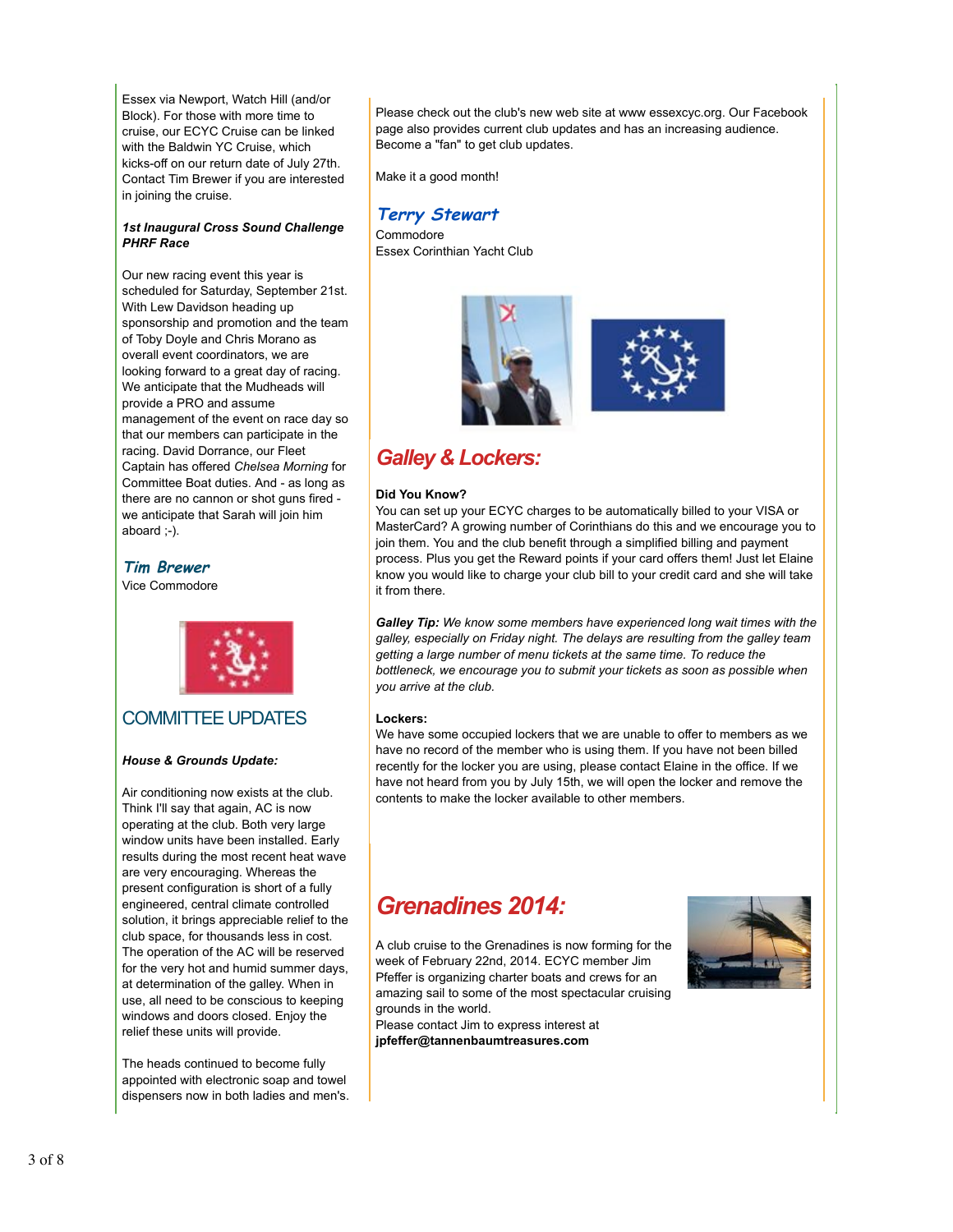Partitions are at last in place in the men's room. Next up will to complete the shower space. Jane Pfeffer assisting with shower curtain selection, the current temporary hooks (thanks Steve) will be replaced with matching hardware, and a seat will complete the shower. Members are reminded to please make sure both doors to the shower space are unlocked when exiting.

Many thanks go out to George VanDrasek for his outstanding efforts toward getting the Viking grill back to operation. He took the lead to obtain replacement knobs, cleaning of the unit, and replacement of the individual control valves. His effort has resulted in a reconditioned and safe grill to the benefit of all. Thank you George!

I was able to provide a small AC unit which was not in use for the much needed relief to Elaine in the new office space. Summer dropped on us quickly with its first multiple days of heat and humidity. I was able to get the unit in the office window just in time.

Of course there are other projects to be pursued and improvements to be considered and completed. But for right now, let's all enjoy the brief prime summer months on the river and in the new ECYC building.

**Chuck Grusse**

*House Chair*

*Membership Update:*

## *WELCOME!*

The Board is very pleased to announce that **Adrienne & Andrew Brennan**, **Teresa Patrick-Connell & Mark Connell,** and **Gail & Richard Hoxsey** have become the newest members of ECYC.

The **Brennans** live in Lyme and are former members of the Stamford Yacht Club, Stamford, CT. Their enjoyment of the CT River and the river towns has led them to ECYC where they are looking forward to meeting others and sharing their experiences living in the CT River area. Adrienne and Andrew were sponsored by Hollis Barry.

**Teresa Patrick-Connell and Mark Connell** moved to Essex approximately

# *ECYC Wins 12-Meter Challenge!*

The 12-Meter Columbia, winner of the 1958 America's Cup and current North American 12-Meter Class champion was ably crewed by Corinthians to win this year's 12 Meter Challenge vs. crews from the Essex, Baldwin, Pettipaug, North Cove, and Frostbite Yacht Clubs. In contrast with last year's 30 knot gusts, this year's conditions were near perfect with the 12's speeding through Narraganset Bay at 8.5 knots in 12-15 knots of wind.

Three exhilarating races were held into a northerly wind with the start line south of Gould Island. The windward mark was just north of the center of the Newport Bridge. Each race had a photo finish with Heritage nosing out Columbia in the first race. Columbia came back to win races 2 and 3 with Weatherly (EYC) and American Eagle (North Cove and Frostbite) close behind.

To celebrate the ECYC victory, Corinthian's met at the bar of the Canfield House in Newport followed by a fun group dinner. The wonderful hospitality of the Canfield House has earned it's designation as the "Newport Station of the Essex Corinthian Yacht Club"!

The clear consensus from all crews, no matter their place in the results, was "let's do this again next year!"



L: Columbia in the lead; R: Award Trophy Presentation at ECYC: left to right: ECYC Commodore Terry Stewart presents the 2nd place trophy to Wes Bray, EYC Rear Commodore (Weatherly); 1st to Steve Rodstrom, ECYC Rear Commodore (Columbia): and 3rd to Myron Stacks, BYC Past Commodore (Heritage)

# *Marblehead to Halifax Race:*

You can follow Bluebird, our proud ECYC entry in the Marblehead to Halifax Race in real time during the race at the link below. I know a few ECYC wives who will be!

http://www.marbleheadtohalifax.com/page/therace/tracking

The Start will be at 2pm on Sunday, July 7th.

We expect to be in Halifax by July 9th.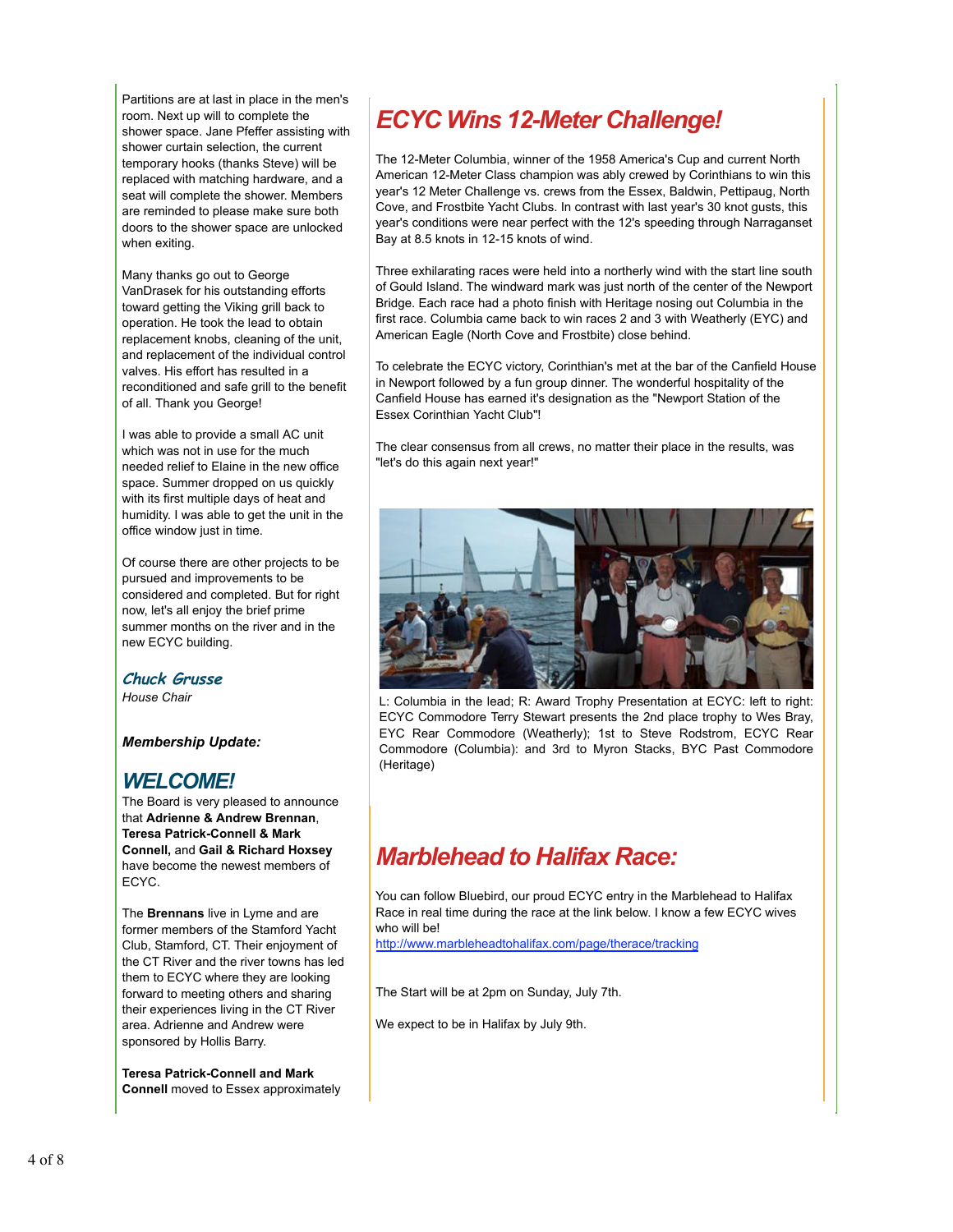a year ago and are interested in meeting new friends who are also interested in boating. They keep their Grady White, "Poppy Cock", at the Chester Point Marina and look forward to becoming involved in the regattas. Teresa and Mark were sponsored by Steve Rodstrom.

**Gail and Richard Hoxsey** live in Deep River, have attended several ECYC activities and are members of the Pettipaug Yacht Club. They were avid sailors in their days in San Francisco, Baja California and Turkey! They currently are kayak enthusiasts and are excited to become a part of the Corinthian fabric. Gail and Richard were sponsored by Ellie and Bob Edgeworth.

Welcome back to **Audrey and Jim Simon**, **Ellie and Bob Edgeworth** and **Mitchell and Cheryl Heffernan**. Glad to have you back at the club!

*Please make returning and new members feel welcome and introduce them to your fellow Corinthians!*

**Sharon Craig**

*Membership Chair* 

## *In Memoriam:*

We are sad to report the passing of two long time Corinthians:

Eileen "Sammy" Perry of Essex was a charter ECYC with continuous membership since 1984.



Dan Bloch of Chester joined ECYC in 1994.

Our thoughts are with their families during this time of loss. They will be greatly missed on our decks.

# *ART on the River:*

 We are pleased to announce a new collaboration with the **Essex Art Association (EAA**) to display local artists' paintings on open wall space at the club.

ESSEX Paintings **ASSOCIATION** 



Bluebird

# *Corinthian Kayakers:*

### **Calling all Corinthian Kayakers:**

The Kayakers had an exceptional day in June on the Black Hall River. The put-in started at Smith's Neck in Old Lyme and we pushed off headed down river. The weather was perfect and along the way we enjoyed a number of bird sightings; osprey, egrets, ducks, and a variety of songbirds. Once beyond the railroad bridge the wind began to turn and so did we. While the tide was falling the wind was increasing, but the group stayed together in perfect rhythm. Our point person, Frank Hall, found a new cut through the marsh which saved a longer haul, and we back to the ramp in good shape. It's always fun to watch getting in the boats and even better to see the exiting...fortunately no pictures!

We are looking at several dates in July: 14th and 28th, and several possible destinations. Let me know if you would like to be added to our roster and receive the information about up coming plans.

Don Shannehan **donshannehan@sbcglobal.net**





# *Burgee of the Month:*

Our burgee of the month is from the Boston Yacht Club (www.bostonyc.org) located in Marblehead, MA. The Boston Yacht Club was founded in 1866 by three Dartmouth alumni who sought a venue for yacht racing that would provide "that spirit of comradeship, of courtesy and chivalry, of sympathetic joy in a common sport". BYC and the Royal Nova Scotia Yacht Squadron are the host clubs for the Marblehead to Halifax Race and will be our home while preparing for the start on July 7th. BYC is a beautiful facility with overnight rooms, bar, and galley that welcomes ECYC as a reciprocal club.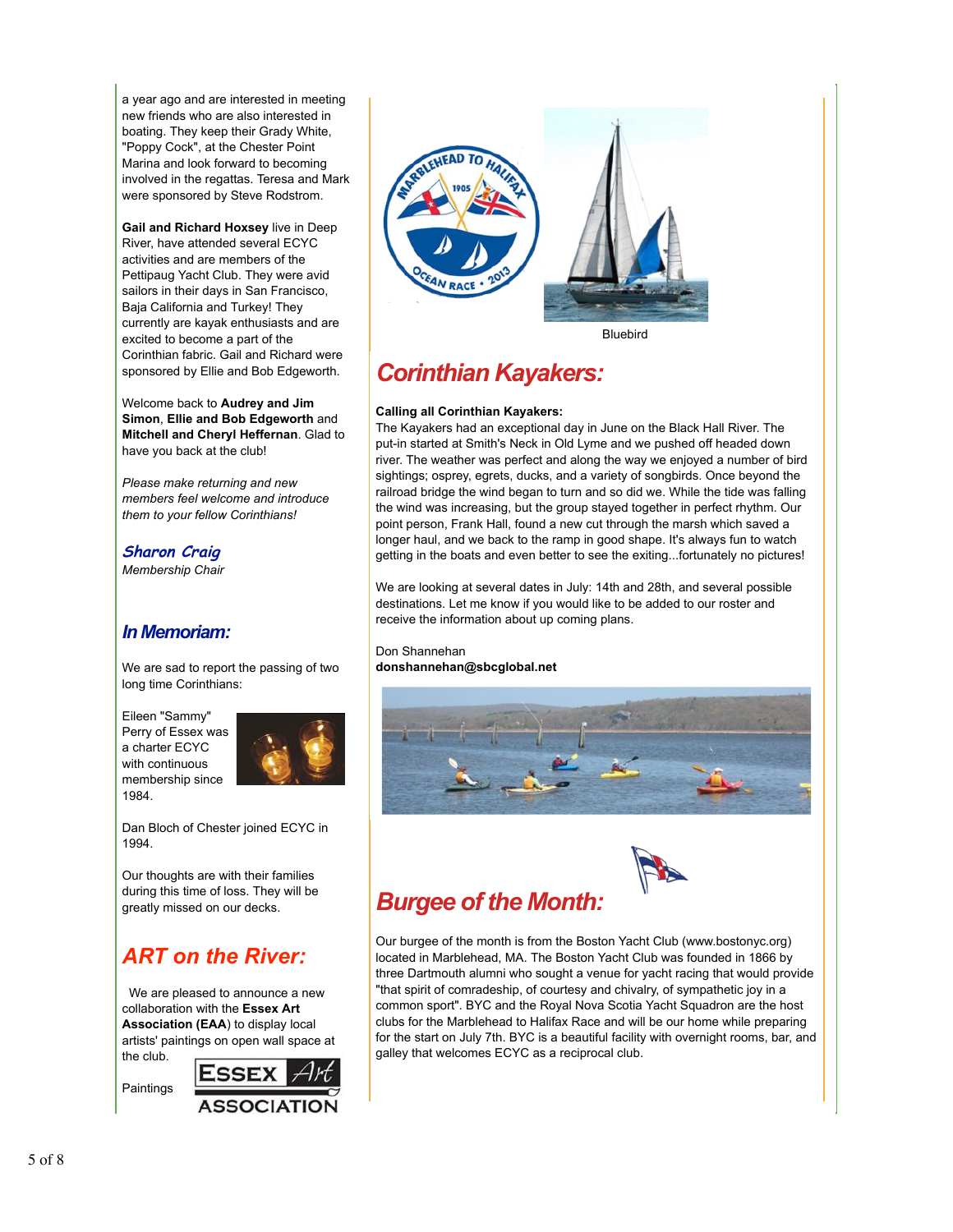will be for sale and can be purchased through the ECYC Ship's Store.

The first show, called "Art on the River" starts July 3 and will extend through September. We thank ECYC and EAA member Susan Malan for initiating our partnership. We also happy to designate Fleet Captain David Dorrance with the additional title of "Fleet Curator" to coordinate the art display at ECYC, ably assisted by his wife Sarah.

## *Green Tip of The Month:*

*There is no doubt, we all love our "playgrounds", the Connecticut River, and Long Island Sound and beyond.*

As summer progresses, there will be plenty of cruises, raft ups and other enjoyable activities on and around the water. It always upsets me when this enjoyment is marred by trash floating in the water, caught in the salt marshes, or swept onto our local beaches. There are plastic bags, soda and bear cans, plastic water bottles, bits of paper and plastic, and assorted nasty trash varieties... While it is ugly to look at, this trash also has a very negative effect on sealife and our beautiful shore- and seabirds. I recently attended an environmental workshop discussing the devastating effects of plastic particles on various species of birds, and I left the venue vowing that I would do my best to help reduce the trash that ends up in our waterways. *Single-use plastics are the major culprits.*

If you insist on using individual plastic water bottles on your boat, refill them from the tap and reuse them. You can buy a water filter for your tap if you do not like the taste. Or better yet, purchase a reusable water bottle for every one of your crew members. There are plenty of

nice designs to choose from, and you will save money in the long run.

Every year, close to 1.5 million tons of plastic waste is produced by



We are very pleased to report the ECYC women's sailing group is off and running (OK....sailing) again on Monday nights combining fun, fellowship, and sailing the club's Ideal 18's.

*Racing Workshops for Women:* We are pleased to announce Cindy Gibbs will be holding three racing workshops on Wednesday nights starting on July 10th with follow on sessions on the 17th and 24th.

These will be combined sessions with women Ideal 18 sailors from EYC. Course cost is \$75 to be charged to your club

account.

To register, please contact Cindy directly at cindysgibbs@gmail.com.

Cindy leads by example! In the first Tuesday night series ideal 18 race, Cindy took first place with Laurel Stewart as her rookie crew in Nautilus vs. 4 boats from EYC.



# *Ideal 18s:*

Our thanks to Rear Commodore Steve Rodstrom and Fleet Captain David Dorrance for their tremendous efforts cleaning and re launching our Ideal 18's for the summer season.

Please know the Ideals are available for all ECYC qualified sailors to sail. See the sign out sheet by the River Room door. Late afternoon/early evening sails after work are especially nice!

### *A note from David:*

"It looks like the Ideal 18 Sailing Program is off to a great start for the 2013 season under the capable instructorship of Ed Birch and Cindy Gibbs! Just a couple of reminders to all Ideal 18 sailors: Please let David Dorrance (203-722-5334 or dwdorrance@gmail.com) know right away if anything needs

repair or replacement on Nautilus or Dragonfly. We want the boats in proper working order at all times for everyone's enjoyment. A minor thing, but please loosen the outhaul on the main sail when putting the boat to bed. No need to stress out the sail when not in use. Thank you all for taking care of ECYC's Ideal Fleet as if they were your own!"



### *Sailing Classes*:

The first round of our co-ed ECYC sailing class is wrapping up. Another class is forming. See the note below from **Ed Birch,** dean of our sailing school.

### *ECYC SAILING LESSONS:*

Each spring the club provides sailing lessons for our members. We now have a separate Ideal 18 bulletin board where you can find information about sailing lessons and also sign out to use an Ideal 18 provided that you have been qualified by one of our instructors. There is also a list of those members who have been qualified and perhaps would be willing to take you for a sail. We have many members who have gone through the sailing program. This past spring there were only six members who qualified to sail an Ideal 18. Alex Bell, Julie Burdelski, Dennis Paugh and Adam Calkins all passed the sailing class.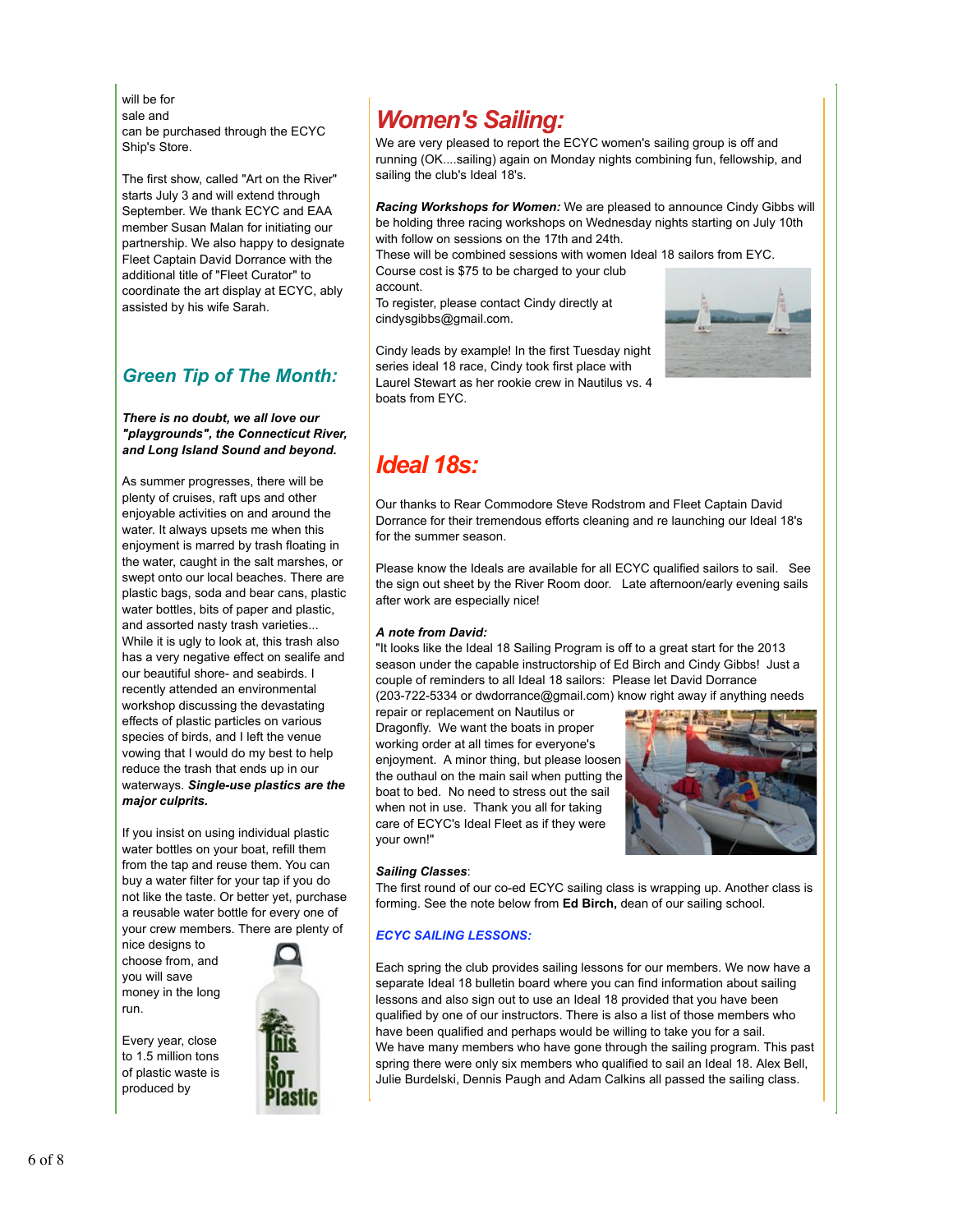bottled water. This plastic requires up to 47 million

gallons of oil per year in production, according to Food and Water Watch. While the bottles are made of a high quality plastic recyclers welcome, over 80 percent of the bottles are not recycled, but simply thrown away. That is, assuming that they make it into a garbage can, of course. There is now so much plastic waste that vast eddies of plastic trash are caught by the world's currents, spinning endlessly in the world's major oceans. Just think of the immense risk this represents to marine life, killing birds and fish which mistake our garbage for food.

If you are interested in finding out more, check out the GYRE Project, by National Geographic and the Blue Ocean Institute from Long Island, trying to evaluate the amount of trash collecting in Alaskan waters. Video at http://www.youtube.com /watch?feature=player\_embedded& v=EJuY0uy8Lbo Please be aware that there are a couple of graphic images in the video of birds who ingested plastic particles. Carl Safina's latest article about the GYRE Expedition & Project at http://tinyurl.com/kzdjbs3 is very insightful. Carl's Blog can be found at: http://newswatch.nationalgeographic.com /author/csafina/

**Ruth Emblin**

Fleet Communicator

Matt Winkler and Brian Lachapelle were experienced sailors who qualified to sail the Ideal 18.

If you have missed the spring sailing instruction or you are and experienced sailor who would like to sail one of our Ideal 18s, check the bulletin board for information, or contact Ed Birch.

# *Promote ECYC!*

The perfect way to promote ECYC and show your club spirit throughout the season on and off shore is by flying or wearing the club burgee! Fly it right! Consult Eldridge or Chapman for guidelines.

The Ship's Store not only sells burgees, there are vests, scarves, ties, polos, tees, sweaters, windshirts, etc., etc., etc., all waiting for you to show your Corinthian Spirit!

And if you want to add some Corinthian Spirit to your evenings at the club, check out the etched wine and drinks glasses. Toast your friends in style!

See Jean Brewer at the Ship's Store for all the new items she has added to the store's selection!





*The Essex Corinthian Yacht Club's Bell 8 Newsletter is a monthly publication issued by the Essex Corinthian Yacht Club of Essex, CT.*

For general questions on ECYC please refer to our website at www.essexcyc.org, email us at ecyc@essexcyc.org, or snail-mail to Essex Corinthian Yacht Club PO Box 759 - Essex, CT 06426 Telephone: (860) 767-3239

Find us on Facebook at: www.facebook.com/EssexCorinthianYachtClub

*Please note that schedules may change at any time without prior notice. ECYC and the editor are not responsible for any errors or inaccuracies derived from information provided by third parties.*